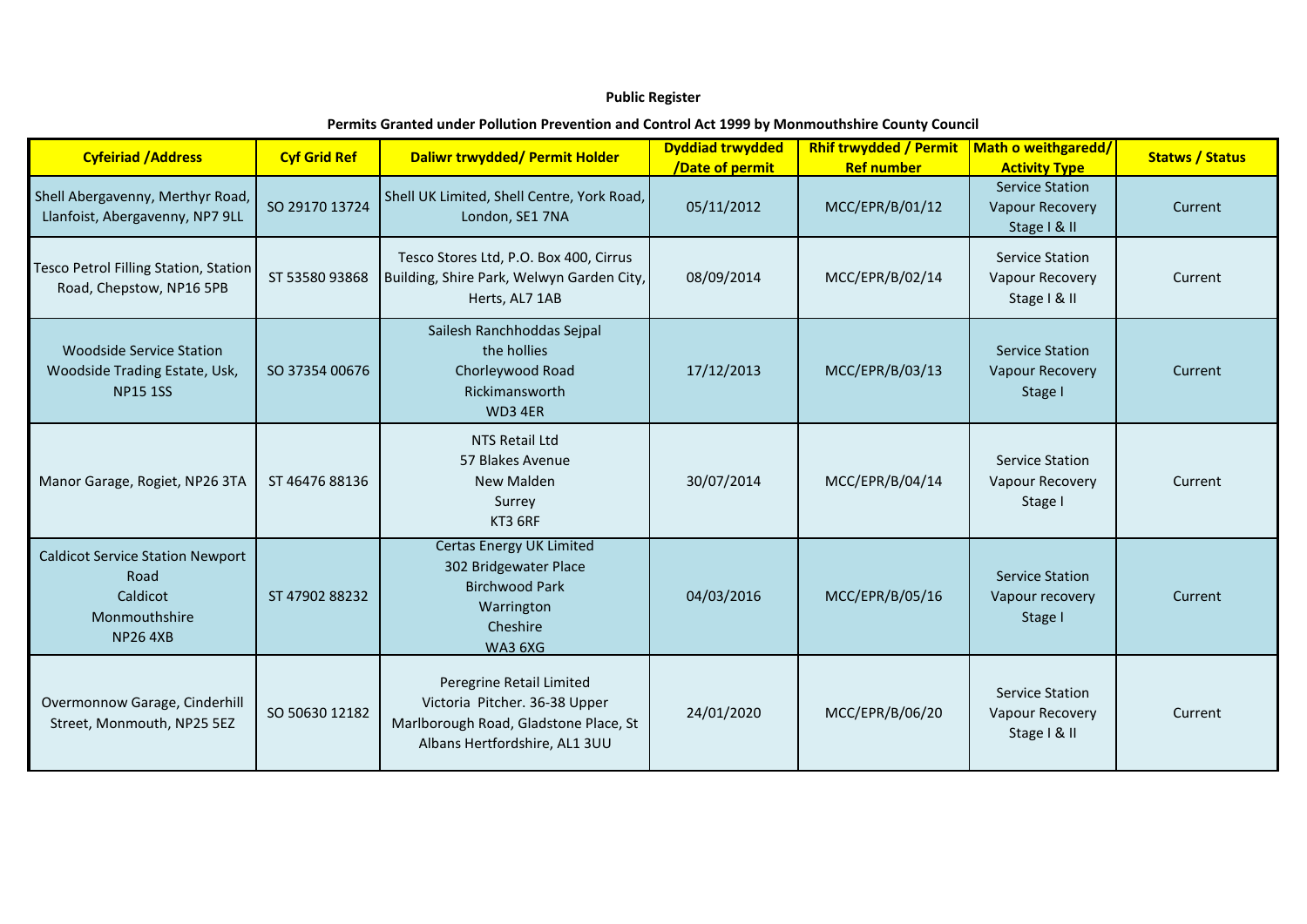| Pwllmeyric Service Station,<br>Newport Road, Pwllmeyric,<br>Chepstow, NP16 6LF            | ST 51336 91943 | TG Convenience Stores Ltd<br>3c Twyford Court<br><b>High Street</b><br>Dunmow<br><b>CM6 1AE</b>                                        | 11/03/2019 | MCC/EPR/B/07/19 | <b>Service Station</b><br><b>Vapour Recovery</b><br>Stage I      | Current |
|-------------------------------------------------------------------------------------------|----------------|----------------------------------------------------------------------------------------------------------------------------------------|------------|-----------------|------------------------------------------------------------------|---------|
| Magor Motorway Service Station,<br>Junction 23, M4, Magor, Caldicot,<br><b>NP26 3YL</b>   | ST 42068 87964 | <b>RONTEC Watford Ltd</b><br>13-15 Esplanade<br><b>St Helier</b><br>Jersey<br><b>JE1 1BD</b>                                           | 05/06/2014 | MCC/EPR/B/08/14 | <b>Service Station</b><br>Vapour Recovery<br>Stage   & II        | Current |
| Abergavenny Service Station, 5<br>Hereford Road, Abergavenny, NP7<br>5PR                  | SO 30179 14391 | <b>RONTEC Watford Ltd</b><br>13-15 Esplanade<br>St Helier<br>Jersey<br><b>JE1 1BD</b>                                                  | 05/06/2014 | MCC/EPR/B/09/14 | <b>Service Station</b><br><b>Vapour Recovery</b><br>Stage   & II | Current |
| <b>Euro Garages Limited</b><br>A40 Northbound<br>Dingestow<br>Monmouth<br><b>NP25 4BG</b> | SO 44009 08580 | <b>Euro Garages Limited</b><br>Euro House<br><b>Beehive Trading Park</b><br>Haslingden Road<br>Blackburn, Lancashire<br><b>BB1 2EE</b> | 08/03/2016 | MCC/EPR/B/10/16 | <b>Service Station</b><br>Vapour Recovery<br>Stage   & II        | Current |
| <b>Euro Garages Limited</b><br>A40 Southbound<br>Dingestow<br>Monmouth<br><b>NP25 4BG</b> | SO 43991 08471 | <b>Euro Garages Limited</b><br>Euro House<br><b>Beehive Trading Park</b><br>Haslingden Road<br>Blackburn, Lancashire<br><b>BB1 2EE</b> | 08/06/2016 | MCC/EPR/B/11/16 | <b>Service Station</b><br><b>Vapour Recovery</b><br>Stage   & II | Current |
| NR & CA Bailey Ltd, Lewis Motors,<br>Brecon Road, Abergavenny, NP7<br>7RB                 | SO 29192 14537 | NR & CA Bailey Ltd                                                                                                                     | 29/07/2008 | MCC/EPR/B/13/08 | Service Station<br>Vapour Recovery<br>Stage I                    | Current |
| <b>Chepstow Service Station, Newport</b><br>Road, Chepstow, NP16 5YS                      | ST 52766 93219 | <b>Motor Fuel Limited</b><br>36-38 Upper Marlborough Road<br><b>Gladstone Place</b><br>St Albans<br>Hertfordshire                      | 13/08/2019 | MCC/EPR/B/14/19 | <b>Service Station</b><br><b>Vapour Recovery</b><br>Stage I      | Current |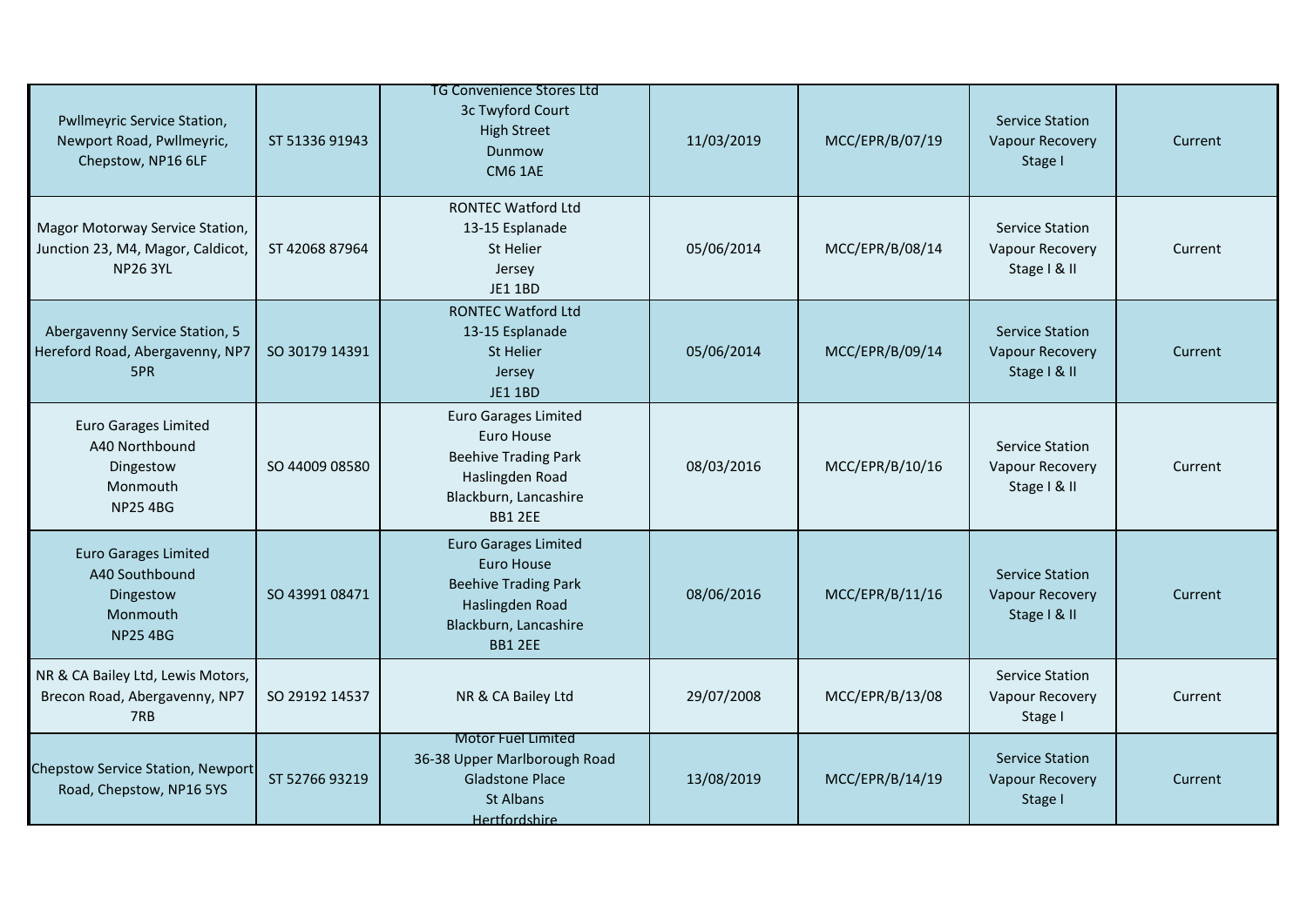| Johnson Cleaners, 3A High Street,<br>Abergavenny, NP7 5RY                                         | SO 29904 14216 | Johnson Cleaners UK Limited, Pittman<br>Way, Fulwood, Preston, Lancashire, PR2<br>9ZD                       | 25/11/2010 | MCC/EPR/B/15/12 | Dry Cleaner                                                                                                                                                                        | Current |
|---------------------------------------------------------------------------------------------------|----------------|-------------------------------------------------------------------------------------------------------------|------------|-----------------|------------------------------------------------------------------------------------------------------------------------------------------------------------------------------------|---------|
| Fresh and Clean Laundrette and<br>Dry Cleaning<br>37 Newport Road,<br>Caldicot,<br><b>NP264BG</b> | ST 47980 88256 | Fresh and Clean Laundrette and Dry<br><b>Cleaning Limited</b><br>88 Sandy Lane, Caldicot,<br><b>NP264NQ</b> | 02/10/2020 | MCC/EPR/B/17/20 | Dry Cleaner                                                                                                                                                                        | Current |
| The Heritage Works<br>Rogiet<br>Monmouthshire<br><b>NP26 3TF</b>                                  | ST 46312 88256 | The Heritage Works<br>Rogiet<br>Monmouthshire<br><b>NP26 3TF</b>                                            | 29/04/2020 | MCC/EPR/B/19/20 | Use of bulk cement<br>for brick and wet cast<br>concrete product<br>production                                                                                                     | Current |
| RBM Haulage & Hire Ltd<br>Cliffwood<br><b>Usk Road</b><br>Chepstow<br><b>NP16 6BT</b>             | ST 50600 94100 | RBM Haulage & Hire Ltd<br>The Old Coal Yard<br>The Pill,<br>Portskewett, Caldicot<br><b>NP26 5JP</b>        | 04/12/2020 | MCC/EPR/B/22/11 | The crushing, grinding<br>or other size<br>reduction, with<br>machinery designed<br>for that purpose, of<br>bricks, tiles and<br>concrete and the<br>screening of such<br>material | Current |
| Northern Automotive Systems<br>Limited, Gilwern Park, Gilwern,<br>Abergavenny. NP7 OEB            | SO 25600 14900 | Northern Automotive Systems Limited                                                                         | 08/06/2012 | MCC/EPR/B/23/12 | Coating of Metal and<br>Plastics                                                                                                                                                   | Current |
| Randall Howell & Sons Ltd, Union<br>Road Ind Est, Union Rd West,<br>Abergavenny, NP7 7RQ          | SO 29012 14243 | Randall Howell & Sons Ltd,                                                                                  | 10/01/2013 | MCC/EPR/B/24/13 | Vehicle Refinishing                                                                                                                                                                | Current |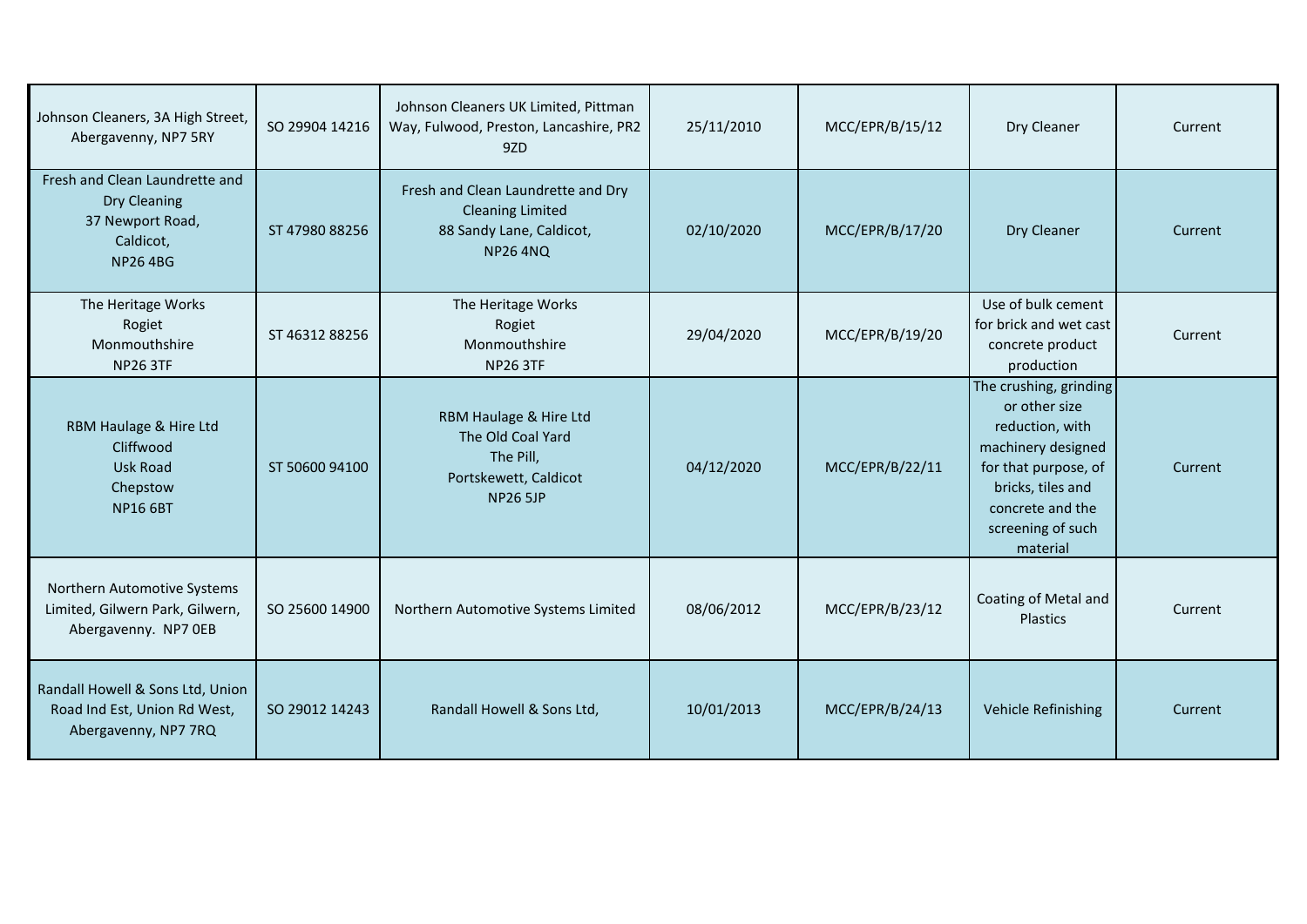| United Recycled Aggregates<br>Limited, Waterways House<br>Merthyr Road<br>Llanfoist<br>NP7 9PE                           | Mobile | United Recycled Aggregates Limited                         | 03/06/2014 | MCC/EPR/B/25/14 | Mobile Plant -The<br>crushing, grinding or<br>other size reduction,<br>with machinery<br>designed for that<br>purpose, of stone,<br>bricks, tiles and<br>concrete and the<br>screening of such<br>material  | Current |
|--------------------------------------------------------------------------------------------------------------------------|--------|------------------------------------------------------------|------------|-----------------|-------------------------------------------------------------------------------------------------------------------------------------------------------------------------------------------------------------|---------|
| United Recycled Aggregates<br>Limited, Waterways House<br>Merthyr Road<br>Llanfoist<br>NP7 9PE                           | Mobile | United Recycled Aggregates Limited                         | 22/02/2016 | MCC/EPR/B/26/16 | Mobile Plant - The<br>crushing, grinding or<br>other size reduction,<br>with machinery<br>designed for that<br>purpose, of stone,<br>bricks, tiles and<br>concrete and the<br>screening of such<br>material | Current |
| Monmouthshire County Council<br><b>Highways Department</b><br><b>County Hall</b><br>The Rhadyr<br>Usk<br><b>NP15 1GA</b> | Mobile | Monmouthshire County Council<br><b>Highways Department</b> | 28/03/2018 | MCC/EPR/B/27/18 | Recycling bitumen<br>asphalt (Coating road<br>stone with bitumen)                                                                                                                                           | Current |